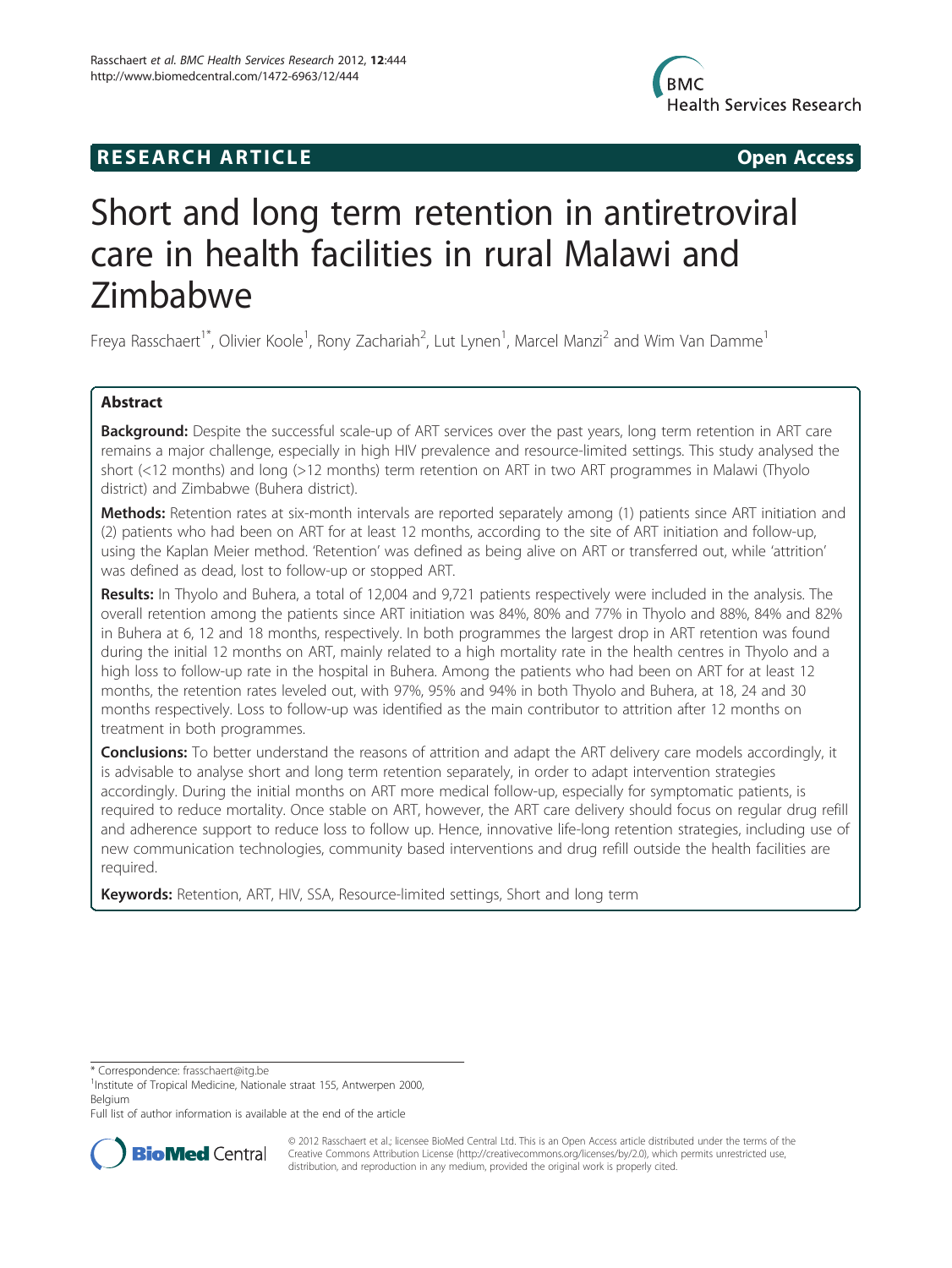## Background

Access to antiretroviral therapy (ART) continues to expand rapidly worldwide, especially in Sub-Saharan Africa (SSA) with a 30-fold increase in ART coverage since the end of 2003 [\[1](#page-10-0)]. This rapid ART scale-up process was facilitated through decentralisation of ART services, task shifting and involvement of the community in care delivery [\[2](#page-10-0)-[5\]](#page-10-0). For those fortunate enough to receive ART, HIV/AIDS became a chronic life-long disease. Long term retention in ART care remains however a major challenge, particularly in SSA countries with limited resources and a severe shortage of health staff [[2\]](#page-10-0).

Two successive systematic reviews on retention in ART care showed a positive trend in overall retention rates over the past three years [[6,7\]](#page-10-0). The first analysis (2007) reported a 62% retention rate at 24 months of treatment, in the later analysis (2010) this rate increased to 76%, probably due to the increased experience in handling large ART cohorts and a better tracing system for patients missing from care. Both analyses found a lower retention rate in patients recently initiated on ART  $(\leq 12m)$ , mainly due to a high early mortality rate, whereas in the older cohorts the main reason for attrition was patients defaulting treatment [[8,9\]](#page-10-0). Therefore it might be advisable to separate cohort analyses in short  $(\leq 12m)$  and long term  $(>12m)$  retention in care as they may require different types of interventions.

This study analysed the short and long term retention among the patients started on ART in two ART programmes supported by Médecins Sans Frontières (MSF) in Malawi, Thyolo district, and Zimbabwe, Buhera district, by separating the patients since ART initiation (including patients ≤12 months on ART) from the patients who had been on ART for at least 12 months.

## Methods

## Study setting and population

MSF started HIV projects in close collaboration with the Ministry of Health in Thyolo, one of the poorest districts in Southern Malawi, in 1997 and in Buhera, a poor rural district in the South-east of Zimbabwe, in 2004. Thyolo district has a population of 587,455 habitants, with an HIV prevalence of 14.0%, and 82,250 people living with HIV/AIDS (PLWHA) of whom 16,450 are estimated in urgent need of ART. Buhera district, with a population of 223,382 inhabitants, has an HIV prevalence of 19.7%, and 44,000 PLWHA of whom 8,800 are estimated in urgent need of ART, according to the WHO ART eligibility criteria – 2006 (Table 1).

In both settings the health systems are weak, facing severe human resources for health shortages and, infrastructure and drug supply problems. In Thyolo and Buhera, ART was initially introduced at the district hospitals in 2003 and 2005, respectively. In 2006, ART care activities were decentralised to the peripheral health centres in both programmes to enable ART scale-up. This process implied shifting towards a public health approach with integration of ART services into the health centres, shifting of tasks to lower health cadres and increased community involvement. In both settings, the decentralisation process resulted in a steep increase in patients accessing ART. By December 2009, the programmes in Thyolo and Buhera counted respectively 15,016 and 9,721 patients on treatment (Figure [1](#page-2-0)). Both programmes involved community health care workers to trace patients who did not show up at their scheduled appointment.

All HIV infected patients, aged 15 years or older at the time of ART initiation were included in the analysis. They were divided into two or three groups according to the place of ART initiation and follow-up: (1) patients initiated and followed up in the hospital, (2) patients initiated and followed up in the health centres and (3) patients initiated in the hospital and later referred to the health centres. In Thyolo, patients referred from the hospital to the health centres were classified as transferred out. They could not be retrieved, however, as the datasets of the different sites could not be merged.

The study period of the two programmes differs depending on the data available. For both settings, the

Table 1 Malawi and Zimbabwe: Population and HIV-related indicators, 2009

|                                                          | Malawi [10] | Thyolo [10] | Zimbabwe [11] | Buhera [11] |
|----------------------------------------------------------|-------------|-------------|---------------|-------------|
| Total population                                         | 15 million  | 587455      | 13.4 million  | 223382      |
| HIV prevalence (15-45 years-old)                         | 11.9%       | 14.0%       | 14.3%         | 19.7%       |
| Total people living with HIV/AIDS                        | 1785000     | 82250       | 1916200       | 44000       |
| People in need of ART – $CD4<$ 200 cells/mm <sup>3</sup> | 305805      | 16450       | 389895        | 8800        |
| Active and alive on ART                                  | 198864      | 15016       | 218589        | $9721*$     |
| Year Start HIV programme                                 |             | 1997        |               | 2004        |
| Year ART implementation                                  |             | 2003        |               | 2005        |
| Year Decentralisation ART activities                     |             | 2006        |               | 2006        |

\* Buhera district attracts a large proportion of PLWHA from neighbouring districts.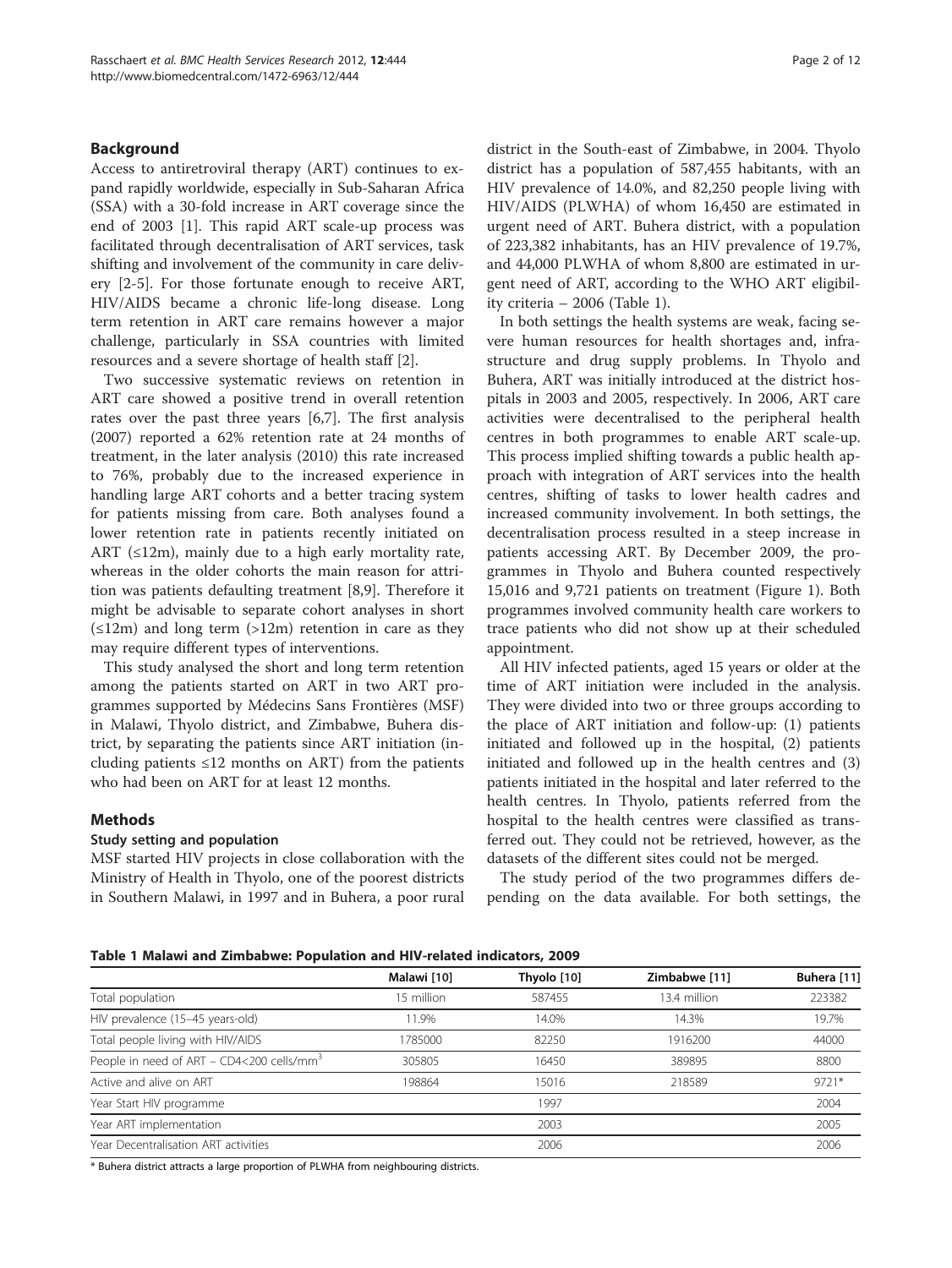<span id="page-2-0"></span>

patients were included from the start of the ART availability (2003, Thyolo and 2005, Buhera) till September 2008 for Thyolo and December 2009 for Buhera.

## Data collection

In the district hospital of Thyolo, all the patients registered in the programme and initiated on ART are monitored through an electronic database, FUCHIA (Follow Up and Care of HIV infection and AIDS, Epicentre-MSF). In the decentralised ART sites, standardised and simplified monitoring tools – patients' registers, master cards and individual identity cards – were used to monitor the ART outcomes [\[12](#page-10-0)].

In Buhera, a parallel monitoring system has been maintained over the past years. A paper-based system was used with several registers plus an electronic database system (FUCHIA), where patients in the decentralised ART sites were reported on a six-monthly basis.

#### Data analysis

In both programmes, treatment outcomes are defined as: (1) 'alive and on ART' – patients initiated on ART and still followed up in one of the health facilities, (2) 'died' – patients who have died for any reason while on ART, (3) 'lost to follow-up' – patients on ART who have not attended the clinic for three months since the last scheduled appointment date, according to the national guidelines in both countries  $[13]$  $[13]$ ,  $(4)$  'stopped' – patients who have stopped ART for any reason, (5) 'transferred out' – patients who have been transferred permanently to another health facility. For this analysis, 'retention' in care refers to 'patients who are alive and on ART'. Patients who were transferred out are considered to be retained until the date of transfer at which time they are censored from the analysis. 'Attrition' is defined as discontinuation of ART for any reason, which includes died, lost to follow-up or stopped treatment.

An initial ART retention analysis was performed from the date of ART initiation. A second analysis examined the retention among patients on ART for at least 12 months in both programmes, with the start date of analysis 12 months on ART. Twelve months was chosen as cut-off point as previous studies had shown a difference in retention between  $\leq 12$  months and  $> 12$  months on ART [[6](#page-10-0),[7\]](#page-10-0). The end date of both analyses was set at 30 and 48 months on ART for the patients in Buhera and Thyolo respectively, to ensure a sufficient number of patients in the analysis at each time-point of treatment.

The Kaplan-Meier method was used to assess the probability of retention in ART care among the patients in both ART programmes (1) from ART initiation and (2) at least 12 months on ART, according to the initiation and follow-up site of ART (hospital or health centres). Baseline characteristics were described using medians and interquartile range (IQR) for continuous variables and counts and percentage for categorical variables. The characteristics were compared between the patient groups using the chi-square test for categorical variables and the Kruskal-Wallis test for continuous variables.

A multivariate Cox-regression model was used to estimate hazard ratios (HR) for the treatment outcomes, adjusting (aHR) for the following potential confounders: age, start year ART, gender and ART eligibility stage. All significant factors, with  $P$ -value <0.2, were included in this multivariate analysis for each programme.

Data analysis was done using STATA 10 (StataCorp LP, College Station, TX, USA).

#### Ethics assessment

Both the Malawian and Zimbabwean ministry of health provided general oversight and approval for the collection and use of routine programme data for the monitoring and evaluation, therefore ethical approval for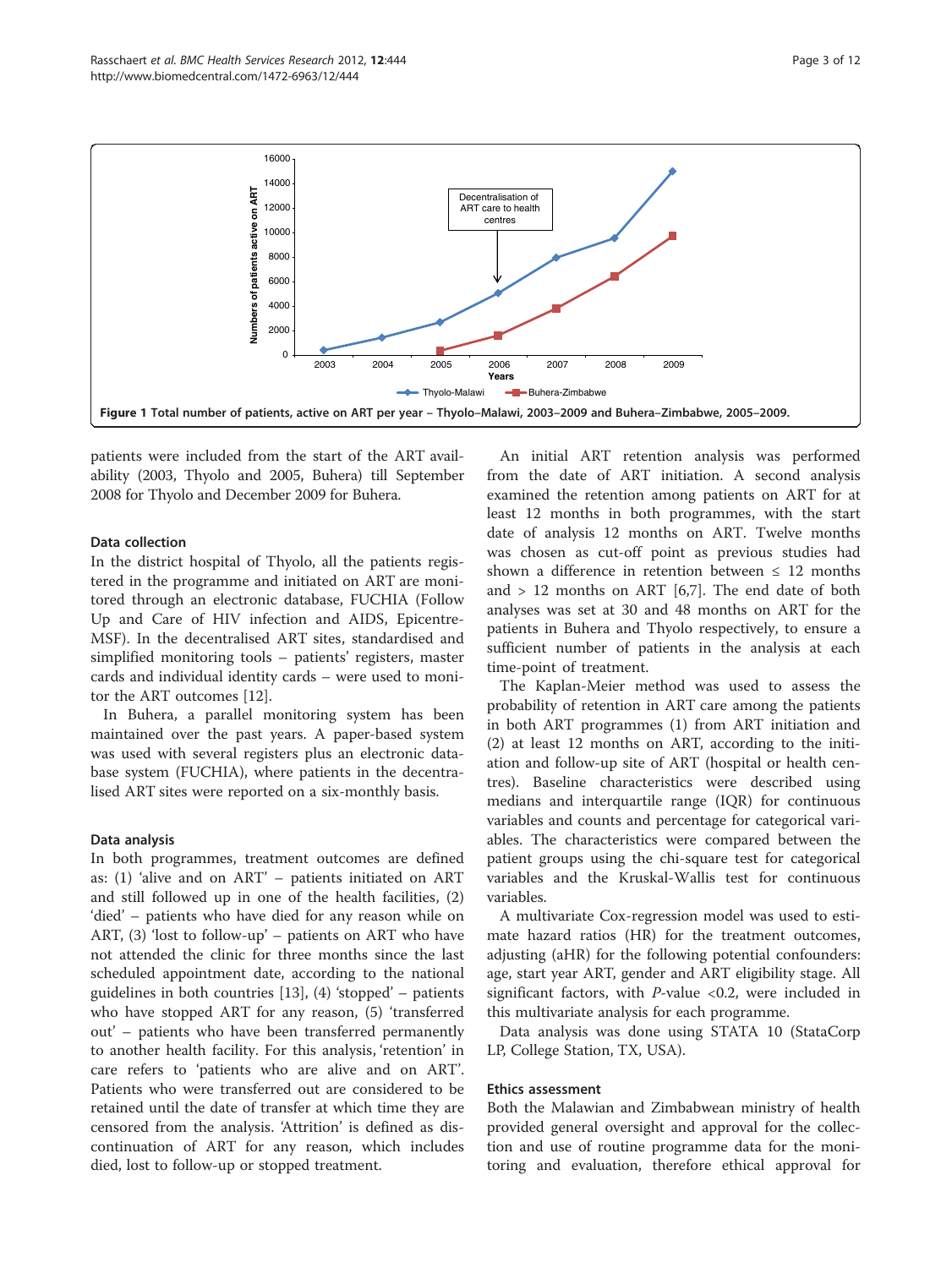the type of analysis conducted in this study was not required.

## Results

In Buhera and Thyolo, respectively 9,721 and 12,004 adults were initiated on ART during the study period. In both ART programmes, respectively 74.7% and 82.5% of the patients, who had been on ART for at least 12 months, were initiated on treatment at hospital level.

## Patient characteristics

Tables 2 and [3](#page-4-0) present the baseline characteristics of the patients on ART, at ART initiation in the district hospital and health centres in both settings. The median age was 37 years (IQR 31–45) and 35 years (IQR 29–41), in Buhera and Thyolo respectively. In both programmes, more female patients were registered in the health centres and the proportion of patients in WHO stage 4 was higher in the hospitals.

## Retention

Table [4](#page-4-0) shows the difference in retention rate among the patients (1) from ART initiation and (2) at least 12 months on ART according to the ART initiation and follow-up site. In both settings, the highest drop in retention rate is noticed during the first 12 months on ART.

In Buhera, it was found that the patients initiated and followed up in the health centres had a 50% overall decrease in attrition hazard compared to those in the hospital (aHR 0.50, 95%CI 0.45-0.59; p-value <0.001). In Thyolo, the patients initiated on ART and followed up in the health centres had a 23% overall increase in attrition hazard, after adjustment for age, gender, ART eligibility stage and start year compared to the patients in the hospital (aHR 1.23, 95%CI 1.12-1.36, p-value <0.001). (Figure [2](#page-5-0)A-C).

Considering only the patients who had been on ART for at least 12 months, the attrition hazard among the patients initiated in the health centres (aHR 0.58, 95%CI 0.47-0.72, p-value<0.001) and those referred to the health centres (aHR 0.34, 95%CI 0.24-0.47, p-value <0.001) was found to be significantly lower than the hazard of the patients in the hospital in Buhera. The patients initiated on ART in the hospital and later referred to the health centres had a lower attrition hazard compared to those initiated on ART in the health centres (aHR 1.77, 95%CI 1.17-2.69, p-value 0.007). In Thyolo, the attrition hazard was higher in the health centres than in the hospital after adjusting for age, gender, ART eligibility and start of ART year (aHR 1.59, 95%CI 1.25-2.09, p-value <0.001) (Figure [2](#page-5-0)B-D).

## Lost to follow up and mortality

In Thyolo, the proportion of deaths among the patients on ART in the health centres decreased from 13.5% (2006) to 6.2% (2008), while the proportion of patients lost to follow up increased from 0.4% (2006) to 3.6%

| Table 2 Baseline characteristics of patients on ART at ART initiation in health facilities, Thyolo-Malawi |  |  |  |  |
|-----------------------------------------------------------------------------------------------------------|--|--|--|--|
|-----------------------------------------------------------------------------------------------------------|--|--|--|--|

|                                                | Hospital    | <b>Health centres</b> | <b>Total</b> |
|------------------------------------------------|-------------|-----------------------|--------------|
| <b>Total patients on ART</b>                   | 8902 (74%)  | 3102 (26%)            | 12004        |
| Gender                                         |             |                       |              |
| Male                                           | 3354 (38%)  | 962 (31%)             | 4316 (36%)   |
| Female                                         | 5548 (62%)  | 2140 (69%)            | 7688 (64%)   |
| Median age - IQR                               | 34 (29-41)  | 35 (29-42)            | 35 (29-41)   |
| WHO stage / CD4                                |             |                       |              |
| WHO Stage 1-2 & CD4>200/mm <sup>3</sup>        | 193 (2%)    | 18 (0.6%)             | 211 (2%)     |
| WHO stage 1-2 & CD4 $\leq$ 200/mm <sup>3</sup> | 645 (7%)    | 31 (1%)               | 676 (6%)     |
| WHO stage 1-2 & CD4 unknown                    | 192 (2%)    | 139 (4%)              | 331 (3%)     |
| Stage $3†$                                     | 5581 (63%)  | 2522 (81%)            | 8103 (68%)   |
| Stage $4^{\dagger}$                            | 2291 (26%)  | 392 (13%)             | 2683 (22%)   |
| Start year of ART                              |             |                       |              |
| 2003                                           | 391 (100%)  | <b>NA</b>             | 391          |
| 2004                                           | 1058 (100%) | <b>NA</b>             | 1058         |
| 2005                                           | 1439 (100%) | <b>NA</b>             | 1439         |
| 2006                                           | 2281 (83%)  | 451 (17%)             | 2732         |
| 2007                                           | 2225 (62%)  | 1347 (38%)            | 3572         |
| 2008                                           | 1508 (54%)  | 1304 (46%)            | 2812         |

† Irrespective of CD4 count.

\* CD4 counts were not reported separately as 68% of patients followed up in the health centres did not have CD4 counts. These are no longer done on WHO stage 3 and 4 patients, according to the Malawian guidelines.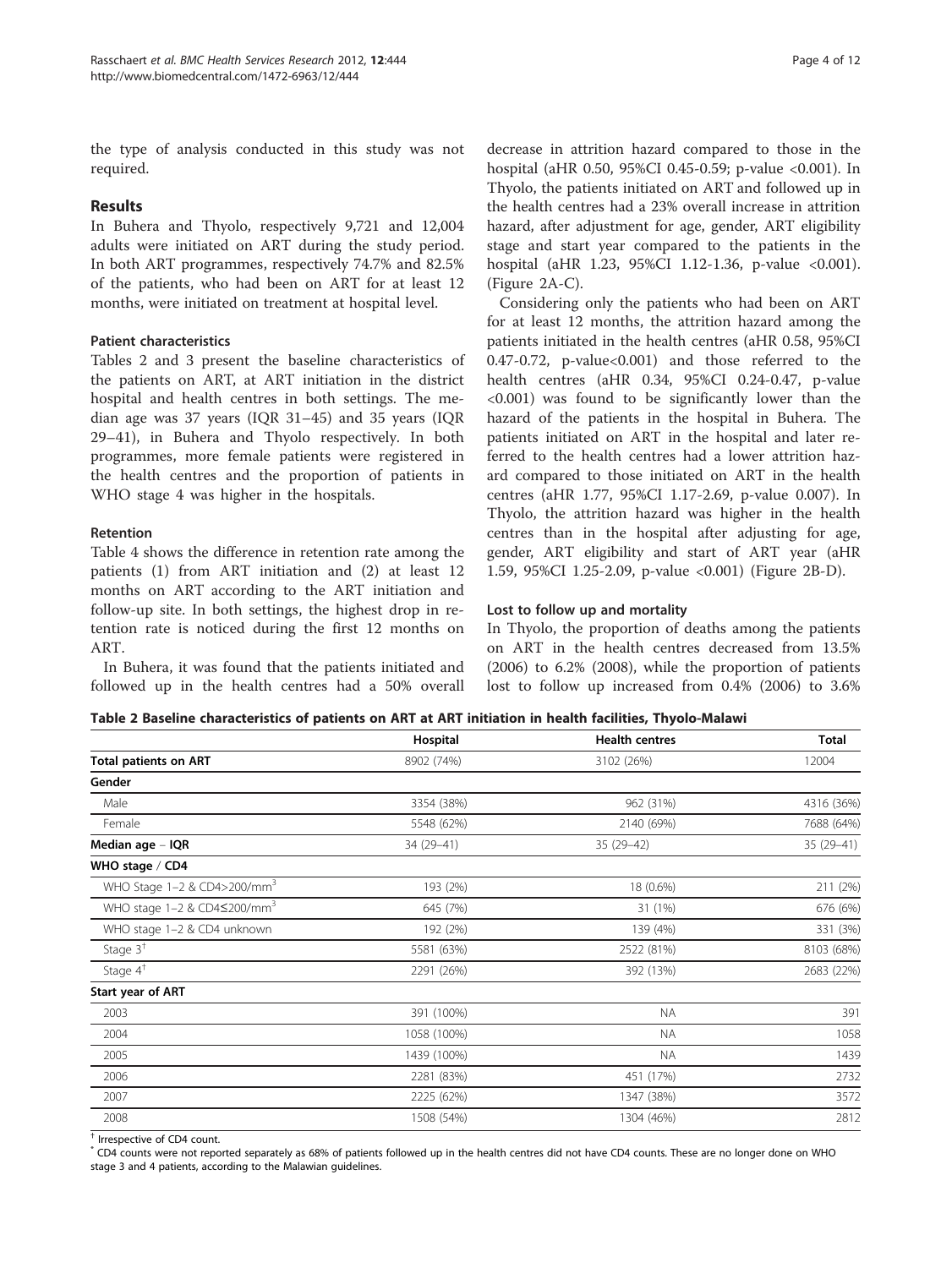|                                                  | Hospital    | Hospital - Health centres <sup>§</sup> | <b>Health centres</b> | <b>Total</b> |
|--------------------------------------------------|-------------|----------------------------------------|-----------------------|--------------|
| <b>Total patients on ART</b>                     | 3594 (37%)  | 1536 (16%)                             | 4591 (47%)            | 9721         |
| Gender                                           |             |                                        |                       |              |
| Male                                             | 1296 (36%)  | 444 (29%)                              | 1512 (33%)            | 3252 (34%)   |
| Female                                           | 2298 (64%)  | 1093 (71%)                             | 3077 (67.1%)          | 6467 (67%)   |
| Median age IQR                                   | $37(31-44)$ | 39 (32-47)                             | $37(31-45)$           | $37(31-45)$  |
| WHO stage $/$ CD4                                |             |                                        |                       |              |
| WHO Stage 1-2 & CD4>200/mm <sup>3</sup>          | 203 (6%)    | 115 (8%)                               | 357 (8%)              | 675 (7%)     |
| WHO stage $1-2$ & CD4 $\leq$ 200/mm <sup>3</sup> | 309 (9%)    | 171 (11%)                              | 510 (11%)             | 990 (10%)    |
| WHO stage 1-2 & CD4 unknown                      | 145 (4%)    | 61 (4%)                                | 402 (9%)              | 608 (6%)     |
| Stage $3†$                                       | 1792 (50%)  | 579 (49%)                              | 2718 (59%)            | 5269 (54%)   |
| Stage $4^{\dagger}$                              | 1140 (32%)  | 429 (28%)                              | 594 (13%)             | 2163 (23%)   |
| <b>Start year of ART</b>                         |             |                                        |                       |              |
| 2005                                             | 512 (100%)  | <b>NA</b>                              | NA.                   | 512          |
| 2006                                             | 1133 (99%)  |                                        | 9(1%)                 | 1142         |
| 2007                                             | 1652 (67%)  |                                        | 784 (32%)             | 2436         |
| 2008                                             | 1218 (40%)  |                                        | 1795 (60%)            | 3013         |
| 2009                                             | 616 (24%)   |                                        | 2002 (76%)            | 2618         |
| $+$ .<br>$\sim$ $\sim$ $\sim$                    |             |                                        |                       |              |

<span id="page-4-0"></span>

Irrespective of CD4 count.

§ Hospital – Health centres are the patients who initiated ART in the hospital and were later referred to the health centres.

(2008), with the growing cohort. Among the patients initiated and followed up on ART in the hospital, both the proportion of deaths (6.5% and 2.1%%) and lost to follow up (4.0% and 2.7%) decreased respectively between 2006 and 2008.

In health centres in Buhera, the proportion of patients deceased or lost to follow up increased with the growing cohort respectively from 0.3% (2006) to 2.8% (2009) and from 1.1% (2006) to 2.4% (2009). Among patients in the hospital, the proportion of deaths (14.7% and 1.7%

## Table 4 Retention rates according to the time on ART, Thyolo–Malawi and Buhera-Zimbabwe

|                                       | 6m                       | 12 <sub>m</sub>          | 18 <sub>m</sub> | 24m   | 30m    | 36m            | 42m                      | 48m                      |
|---------------------------------------|--------------------------|--------------------------|-----------------|-------|--------|----------------|--------------------------|--------------------------|
| <b>Patients from ART initiation</b>   |                          |                          |                 |       |        |                |                          |                          |
| Thyolo                                |                          |                          |                 |       |        |                |                          |                          |
| All patients                          | 83.8%                    | 79.7%                    | 77.4%           | 75.8% | 74.5%  | 73.3%          | 72.1%                    | 70.9%                    |
| Health centres                        | 81.7%                    | 78.6%                    | 76.0%           | 73.5% | 72.8%  | $\overline{a}$ | $\overline{\phantom{a}}$ | $\sim$                   |
| District Hospital                     | 84.5%                    | 80.1%                    | 77.8%           | 76.4% | 75.0%  | 73.1%          | 72.1%                    | 71.0%                    |
| <b>Buhera</b>                         |                          |                          |                 |       |        |                |                          |                          |
| All patients                          | 87.6%                    | 84.1%                    | 81.9%           | 80.1% | 78.7%  |                |                          |                          |
| Health centres                        | 91.3%                    | 88.6%                    | 86.9%           | 85.2% | 83.9%  |                |                          |                          |
| Hospital - Health centre <sup>§</sup> | 97.5%                    | 95.8%                    | 94.3%           | 93.2% | 92.3%  |                |                          |                          |
| District Hospital                     | 78.9%                    | 73.5%                    | 70.5%           | 68.2% | 66.4%  |                |                          |                          |
| Patients at least 12 months on ART    |                          |                          |                 |       |        |                |                          |                          |
| <b>Thyolo</b>                         |                          |                          |                 |       |        |                |                          |                          |
| All patients                          | $\overline{\phantom{a}}$ | $\overline{\phantom{a}}$ | 97.1%           | 95.2% | 93.5%. | 92.0%          | 90.5%                    | 88.9%                    |
| Health centres                        | $\overline{\phantom{a}}$ | $\overline{\phantom{a}}$ | 96.6%           | 93.5% | 92.6%  |                | $\overline{a}$           | $\overline{\phantom{a}}$ |
| District hospital                     | ٠                        | $\overline{\phantom{a}}$ | 97.1%           | 95.3% | 93.7%  | 92.2%          | 90.6%                    | 89.1%                    |
| <b>Buhera</b>                         |                          |                          |                 |       |        |                |                          |                          |
| All patients                          | $\overline{\phantom{a}}$ | $\overline{\phantom{a}}$ | 97.4%           | 95.3% | 93.6%  |                |                          |                          |
| Health centres                        | ÷,                       | ٠                        | 98.1%           | 96.2% | 94.7%  |                |                          |                          |
| Hospital - Health centre <sup>§</sup> | ÷,                       | $\overline{\phantom{a}}$ | 98.5%           | 97.4% | 96.4%  |                |                          |                          |
| District Hospital                     | ٠                        |                          | 95.9%           | 92.7% | 90.4%  |                |                          |                          |

 $\frac{6}{3}$  Hospital – Health centres are the patients who initiated ART in the hospital and were later referred to the health centres.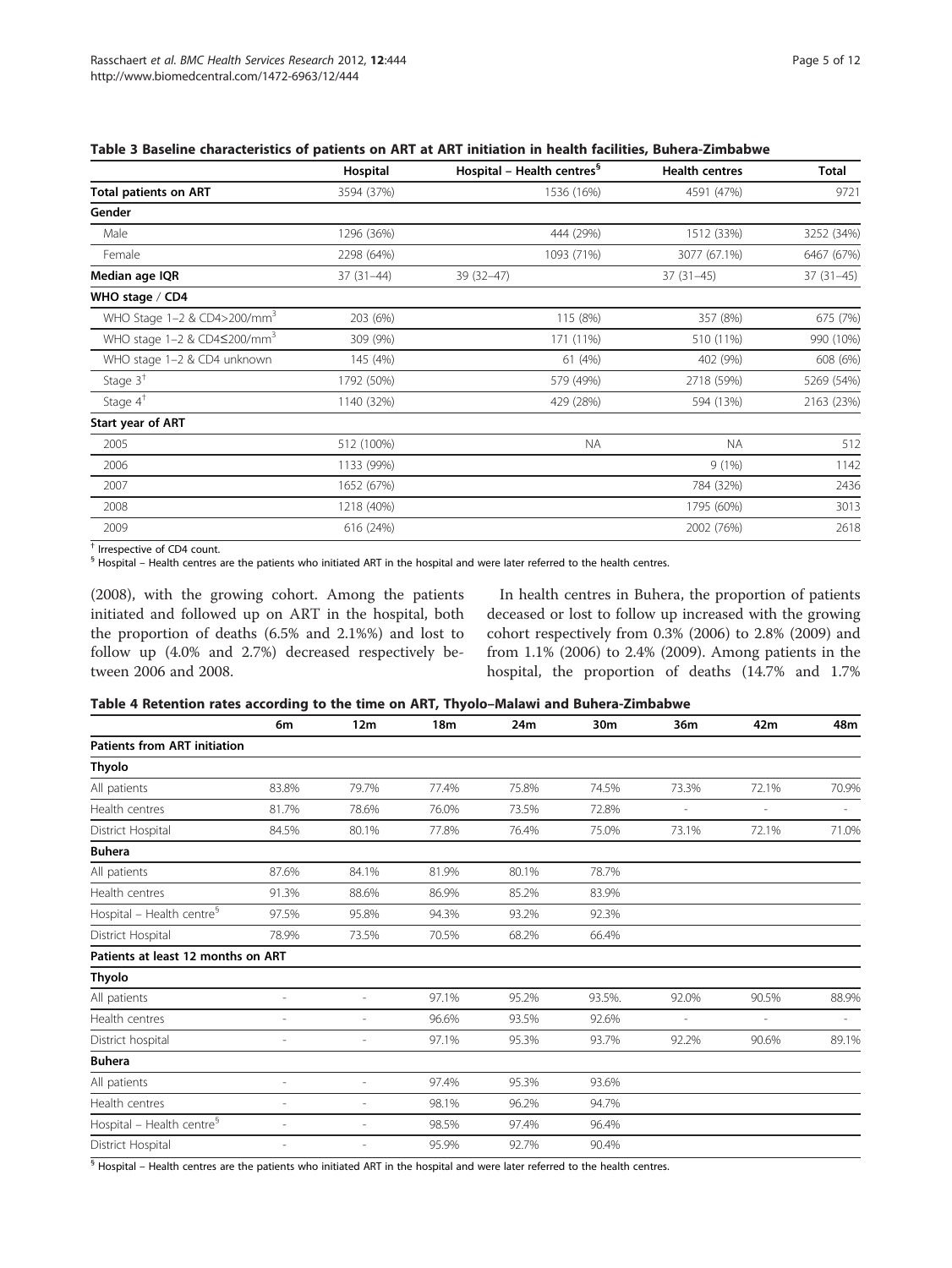<span id="page-5-0"></span>

respectively) and lost to follow ups (6.7% and 5.6%) both dropped between 2006 and 2009.

During the initial 12 months on ART, mortality was the main contributor to attrition in both the hospital and health centres in Thyolo. Hence, the probability of mortality was found to be significantly higher among the patients in the health centres (aHR 1.66, 95%CI 1.33- 2.09, p-value <0.001). No significant difference in 'lost to follow-up' was found among the patients in the health centres and hospital (aHR 0.81, 95%CI 0.59-1.12, p-value 0.209). While, in Buhera, the high defaulter rate was found to be the main contributor to attrition. Patients initiated on ART in the health centres (aHR 0.25, 95%CI 0.18-0.34, p-value <0.001) or referred to the health centres (aHR 0.14, 95%CI 0.08-0.26, p-value <0.001), were found to have a decreased defaulter hazard compared to those in the hospital. The probability of mortality was lower for patients in the health centres than for the patients in the hospital (HR 0.70, 95%CI 0.56-0.86, p-value <0.001). The patients referred to the health centres were found to have a lower hazard of dying compared to those initiated on ART in the health centres (HR 0.47, 95% CI 0.36-0.62, p-value <0.001) (Figures [3A](#page-6-0)-C and [4A](#page-7-0)-C).

Considering only the patients who had been on ART for at least 12 months, no significant difference in the probability of lost to follow-up was found between the patients in the health centres and hospital in Thyolo (HR 1.25, 95%CI 0.73-2.13, p-value 0.413). While in Buhera, a significant difference in the probability of lost to follow-up was found among the patients initiated in health centres (aHR 0.42, 95%CI 0.31-0.58, p-value <0.001) and those referred to the health centres (aHR 0.23, 95%CI 0.13-0.42, p-value <0.001) compared to the patients in the hospital. In both programmes, no significant difference in risk of mortality was found according to the ART site after 12 months on ART (Thyolo - HR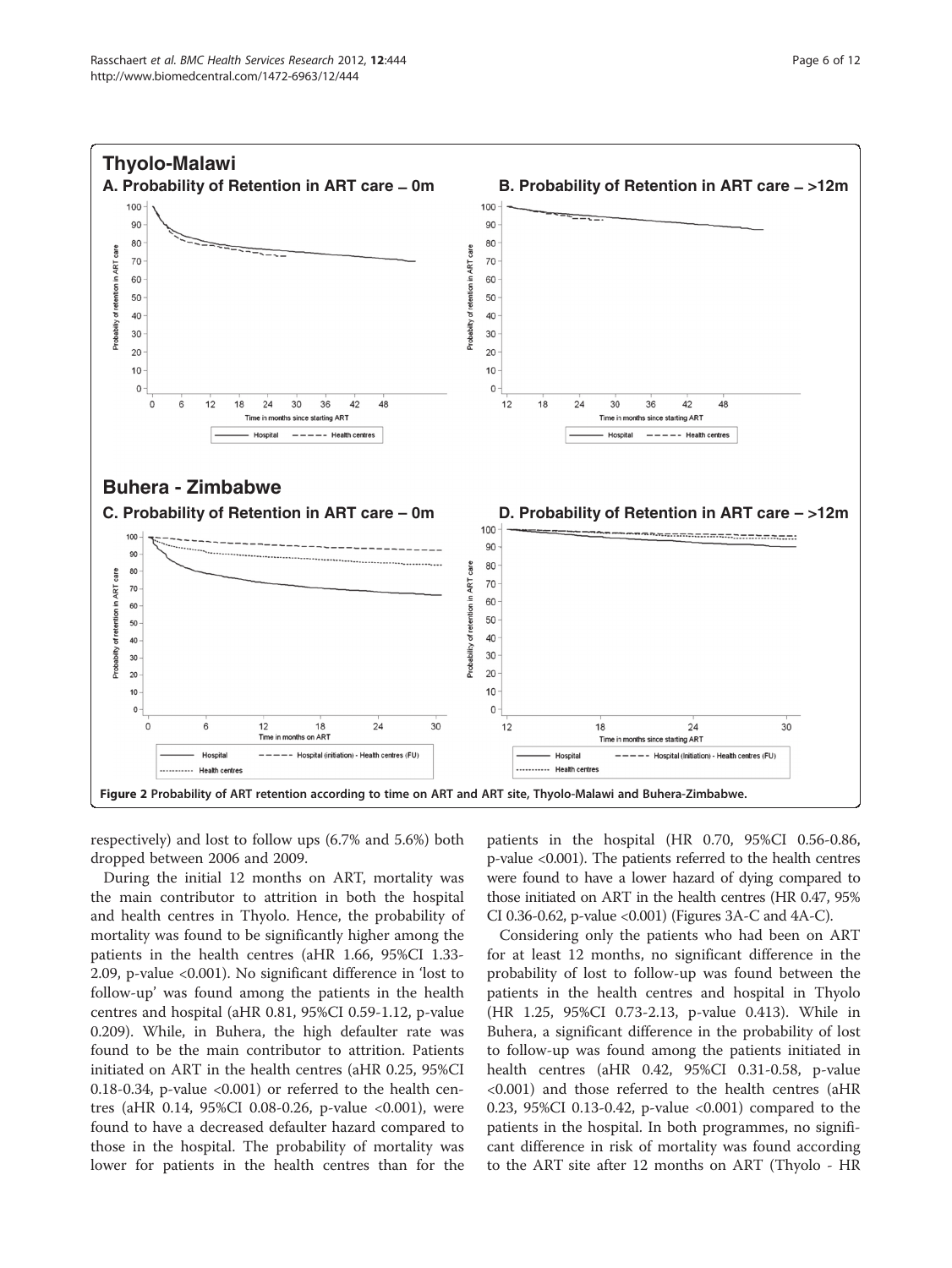<span id="page-6-0"></span>

1.23, 95%CI 0.74-2.05, p-value 0.416 and Buhera - HR 0.91, 95%CI 0.61-1.35, p-value 0.641) (Figures 3B-D and [4B](#page-7-0)-D).

In Buhera, the high proportion of patients on ART lost to follow up and the uncertainty of their outcomes might result in an underestimation of the mortality of all patients started on ART in the hospital or health centres. We used a web-based calculator using the meta-method to correct estimates of mortality at 1 year for lost to follow up [\[14](#page-10-0)]. Among all patients on ART in the hospital an uncorrected estimated mortality at 1 year of 14.9% (95% CI 12.6-17.2) and 1.7% (95% CI 1.2-2.2) was reported in 2006 and 2009 respectively. After correction, the estimates of mortality increased to 17.7% (95% CI 14.8-20.8) and 4.9% (95 CI 3.1-6.6) respectively. In the health centres, the corrected estimated mortality in 2009 increased from 1.7% (95 CI 2.4-3.2) to 4.2% (95CI 3.3-5) after adjusting for lost to follow up.

## **Discussion**

This analysis documents a major difference in retention rates between patients during the first 12 months on ART and patients who had been on ART for at least 12 months. In both programmes, the largest drop in retention in ART care was found during the initial 12 months on ART. After 12 months on ART, the retention rates flattened out in both settings.

#### Retention outcomes compared to other programmes

The results found in this analysis are similar to those reported in previous studies. A meta-analysis of published programmes in 13 Sub-Saharan countries reported an average retention rate of 80.2% (12m), 76.1% (24m) and 72.3% (36m) [\[6](#page-10-0)]. Other studies conducted in Lesotho, Malawi and 11 countries in West Africa revealed similar retention outcomes: respectively 74%, 80% and 76% at 12 months and 66%, 77% and 60% at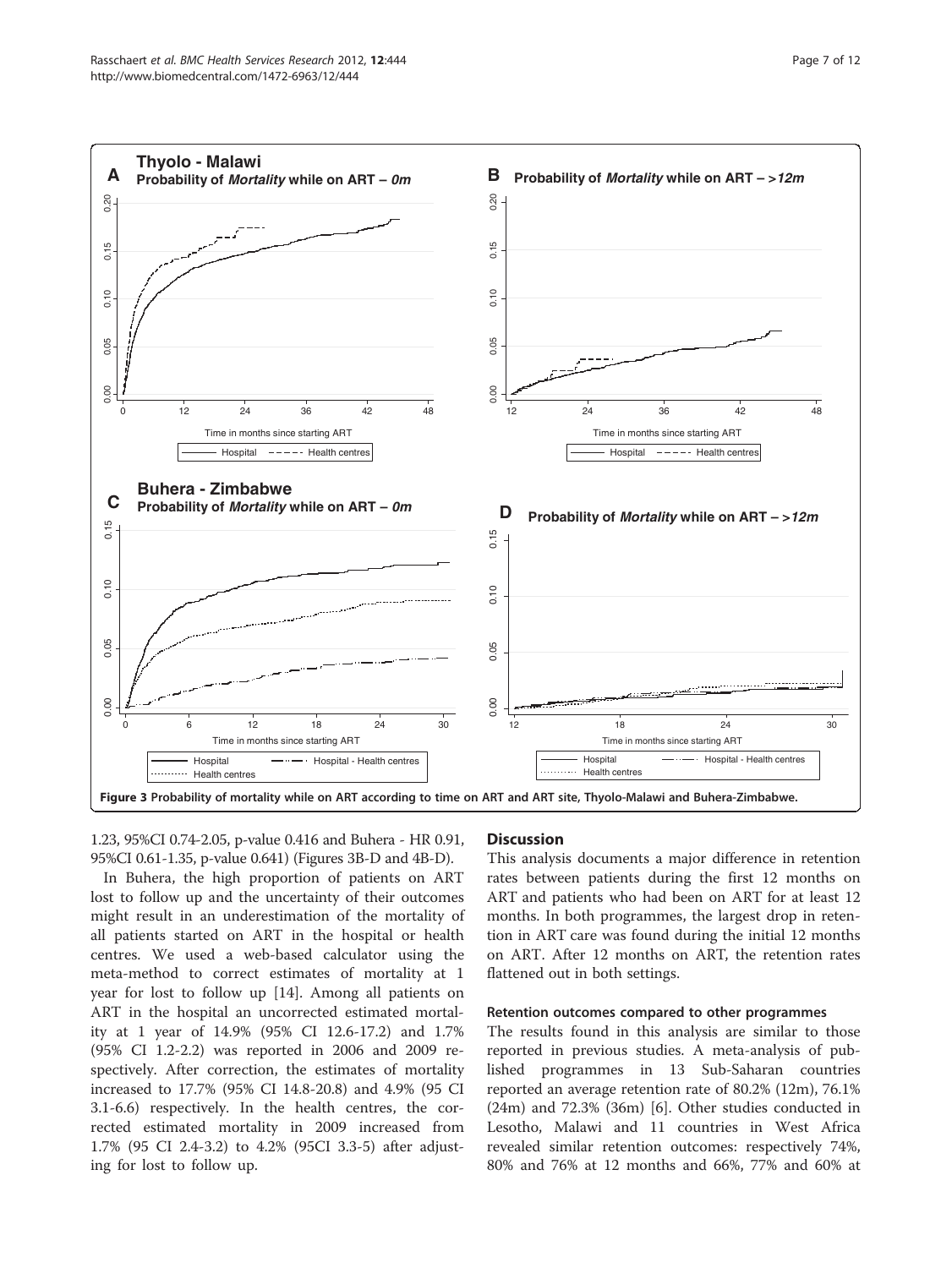

<span id="page-7-0"></span>

24 months [\[15](#page-10-0)-[17\]](#page-10-0). The national ART programme in Botswana reported survival estimates of 79.3% at 3 years on ART [\[18\]](#page-10-0).

The main drop in retention on ART is noticed during the initial months on ART. After 12 months, the retention rate levels out over time on ART [[6,7\]](#page-10-0). During the initial 12 months on ART, the contribution of mortality to the attrition rate in Thyolo amounts to 65%. In Buhera, however, 57% of the early attrition is related to the high loss to follow-up rate, which might be related to the rapid decentralisation, the lack of trained human resources available in the health centres, and the poor registration, which undoubtedly overlooked many selfreferrals of patients to the health centres as soon as the ART services became available. After 12 months on

ART, loss to follow-up and mortality contribute equally to the total attrition rates in Thyolo. In Buhera loss to follow-up remains the major cause of attrition (70% at 30m). The high proportion of lost to follow-up might lead to an underestimation of the mortality as well as the retention on ART. Studies in South Africa, Malawi and Zambia tracing defaulters found that 40-60% of them died within the first three months after defaulting [\[19](#page-10-0)-[23\]](#page-10-0), while other studies report that 20-80% of the traceable patients lost to follow-up were still on ART in other health facilities [\[24,25](#page-10-0)]. After taking into account the estimated mortality among the patients lost to follow up, the corrected mortality increased by 2.8% and 2.5% in the hospital of Buhera in 2006 and 2009, respectively.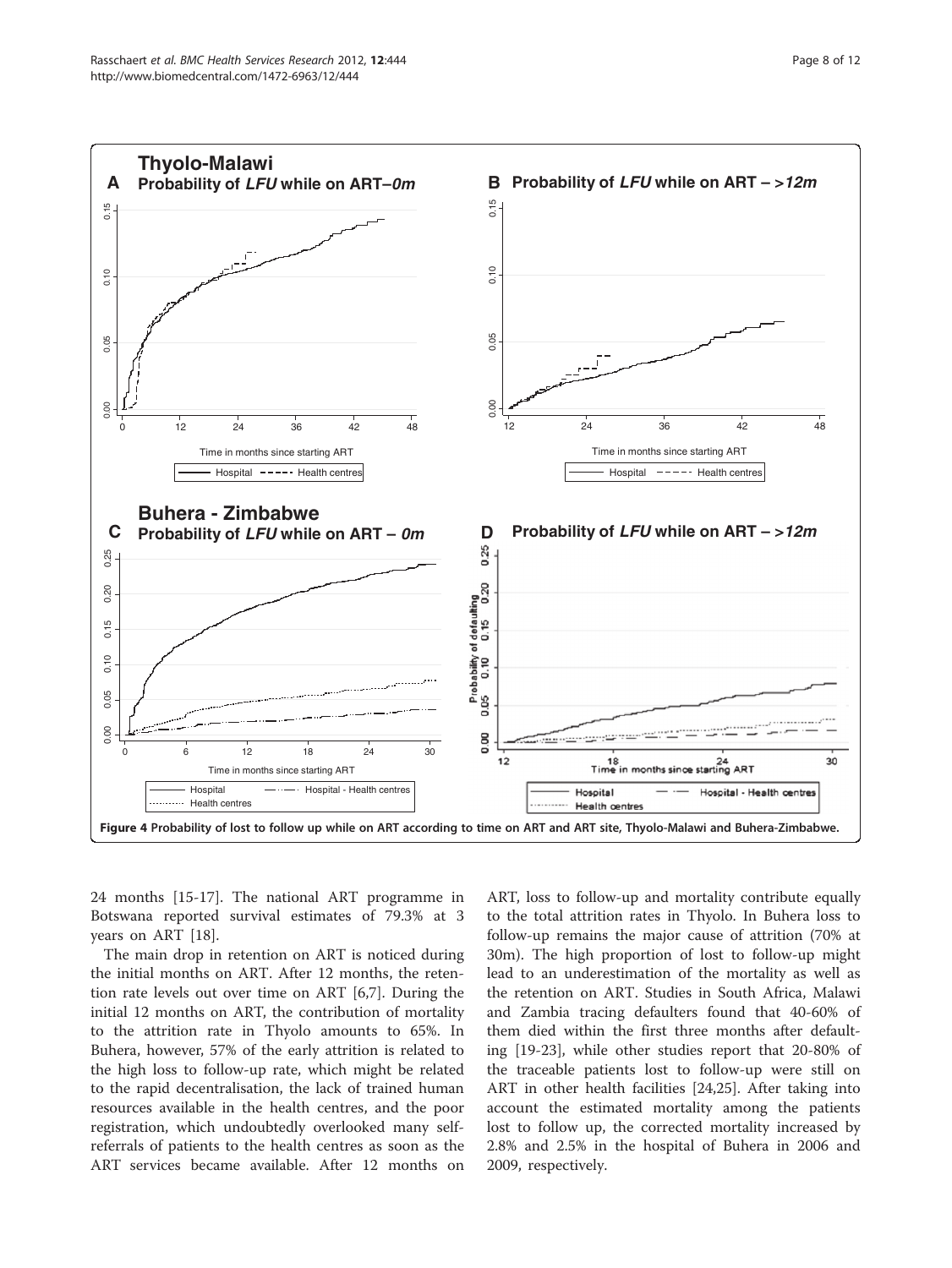#### Treatment outcomes according to ART sites

In Buhera, the retention rate  $(\leq 12m \> 12m)$  was significantly higher among the patients initiated on ART in the health centres and among those referred to the health centres for follow-up on ART compared to the patients in the hospital (Figure [2](#page-5-0)C-D). In the latter group, the retention outcomes were even better, although a selection bias has to be taken into account as these patients were most often stabilised in the hospital before referral. These improved outcomes in the health centres might be related to the increased proximity and accessibility of the ART care delivery services. Obvious socio-economic benefits are: faster enrolment in care, lower transport cost and time-saving [\[26](#page-10-0)-[28\]](#page-10-0). In Thyolo, the outcomes during the initial 12 months on ART were significantly better among the patients followed up in the hospital, which is mainly due to the high early mortality in the health centres (Figure [2A](#page-5-0)-B). The more experienced health staff, more specialised care and better availability of essential drugs at the hospital level could explain this. However, after 12 months on ART no significant difference in mortality was found between the two settings. A study performed in Thyolo in 2007 found similar results and reported advanced AIDSrelated complications as the main causes of death in the health centres [\[29](#page-10-0)]. This reinforces the importance of adequate training in recognition, early initiation of ART and prompt referral of opportunistic infections, for the staff involved in ART care delivery in the health centres [[30\]](#page-10-0).

## Lessons learnt

## Similar treatment outcomes: health centre and hospital level

The treatment outcomes of both ART programmes confirm the feasibility to provide ART care with no inferior outcomes in health centres, using lower health cadres and standardised treatment schemes [[15](#page-10-0),[31](#page-10-0)-[35\]](#page-10-0). This rationalisation of ART care delivery allowed a significant increase in patients on ART in both settings, as ART care became more accessible.

## Difference between short and long term retention in ART care

These findings demonstrate the importance of separating short from long term retention in care  $(>12m)$  as they are influenced by different factors. This separate analysis facilitates the identification of the major attrition causes depending on the time on ART and the adaptation of ART care delivery services accordingly. During the first months on ART more medical followup is required, especially for symptomatic patients. Once stable on ART, however, medical care is only needed sporadically. The main focus should then lie on regular

drug refill and psychosocial support to enable patients to stay in life-long treatment [[36-38\]](#page-10-0). Adapted and innovative ART care delivery models, dissociating medical follow-up from drug refill activities, can be introduced with medical care mainly offered on the demand of patients. The drug refill could be spread out more over time, every three or six months instead of monthly, and/or organised in- or outside the health structures (e.g. schools, work places community centres, etc.) depending on the context and the resources available [\[39](#page-10-0)-[41\]](#page-11-0). Such innovative models may help to retain patients on treatment and reduce the workload of the limited number of health staff available in the health facilities, freeing up time for more severe cases [[15\]](#page-10-0). However these simplified, public-health orientated models require that health staff is sufficiently trained and coached, the community is highly engaged in the ART delivery care, patients are empowered, ARV drugs supply is uninterrupted and medical care is readily available for the few cases that deteriorate [\[42-44](#page-11-0)]. Programmes in Mozambique, Malawi and South Africa with a strong community involvement, offering adherence support through community health workers or support groups, reported significantly better treatment outcomes [\[41,45](#page-11-0)-[47](#page-11-0)].

## Defaulter tracing

To improve the retention in ART care, an effective active tracing system should be a priority to locate patients who are late for their appointments, without delay [[48,49\]](#page-11-0). With the growing cohorts, alternative strategies to improve patient follow-up and defaulter tracing using innovative methods, adapted to the context, need to be explored to improve the cost-effectiveness of the current strategies. Studies in Zambia and South Africa reported that up to 19 home visit attempts were required to generate one single return visit among those patients classified as late with a cost of over 200US\$ per returned patient [\[50,51\]](#page-11-0).

To avoid defaulting of patients, it is important to have good, regular updated records on patients' contacts and a person in charge in each health facility to coordinate the defaulter tracing activities [\[15](#page-10-0)[,52](#page-11-0)]. With the growing number of mobile phone users in the developing world, mobile phone technology increasingly presents a cheap and effective method to trace these patients [\[53](#page-11-0)]. A project in Kenya demonstrated improved adherence in patients contacted by mobile phone compared to those who were not [\[54\]](#page-11-0). In addition to being a good tracing system, mobile technology can also strengthen the referral systems between the different health facilities and facilitate the exchange of information, to ensure a continuum of care [\[55](#page-11-0)].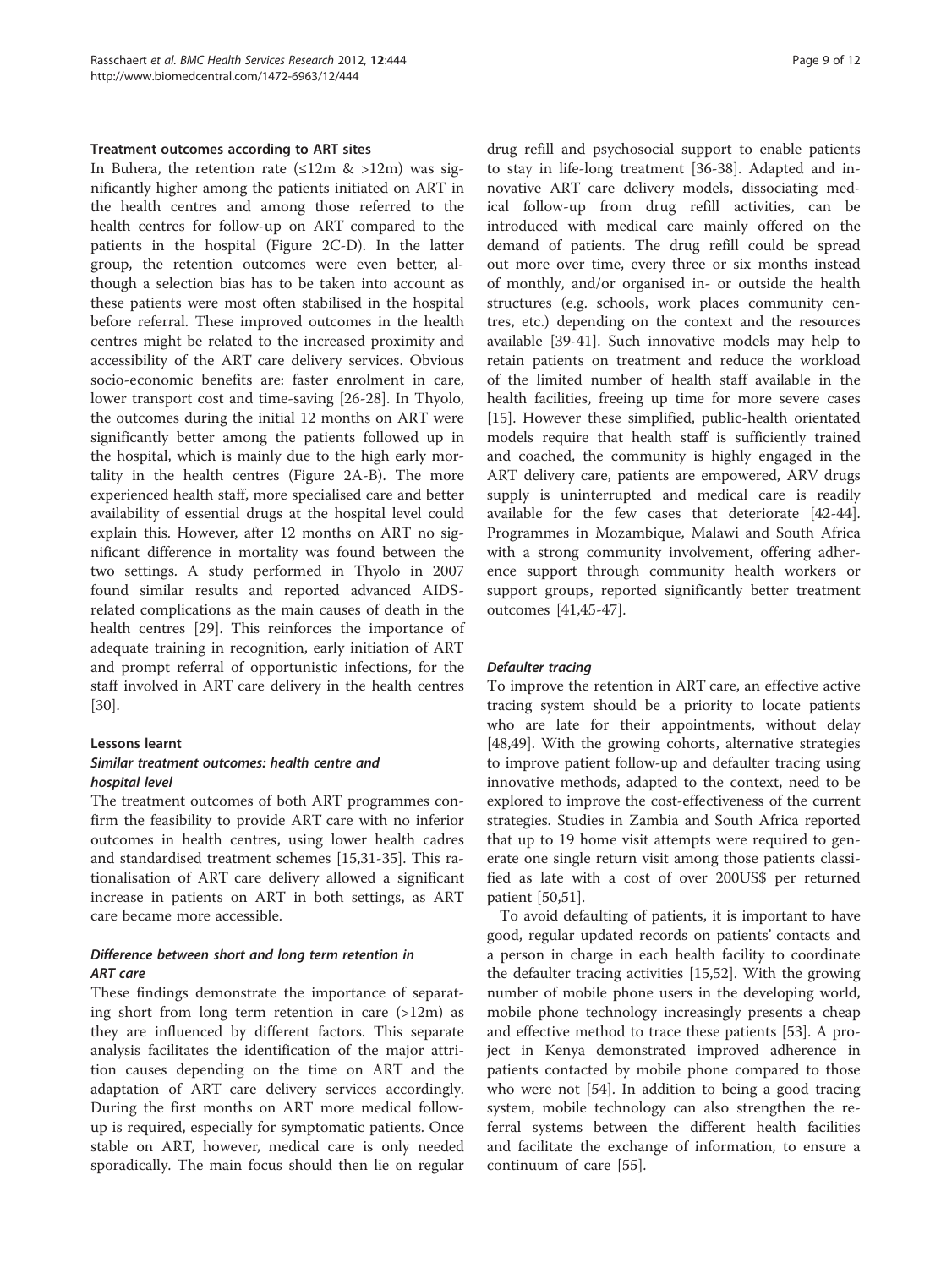#### Monitoring system

The monitoring and evaluation of decentralised ART care delivery and referral services depends highly on regular and comprehensive patient follow up. The weak health system and the lack of motivated human resources often result in an underestimation of the actual treatment outcomes.

To enable monitoring of the growing caseload in the next years, a more simplified and operational monitoring system will be required, instead of the detailed quarterly cohort analysis currently performed in most countries [[56,57\]](#page-11-0). However, to do so, more standardised definitions and indicators would be useful. Currently a number of terms, like retention, attrition and lost to follow-up, are defined ambiguously in the literature.

#### Limitations and strengths of the study

Several limitations of the study have to be taken into account. First, there is a lack of information on the patients lost to follow-up in the programme, as it remains unclear which proportion of patients may be self-referred without registration. Second, the data used was routinely collected and might include some recording errors. Third, the analysis period for the different patient groups is not identical which might cause a bias in the overall outcomes. After all, patients initiated on ART during a later year might benefit from more experienced health staff in ART care management or better organised services. Also, as the programme is longer in place, patients might present themselves at less advanced clinical stages before ART initiation. Fourth, the comparison of the retention outcomes between the patients according to the initiation and follow-up site might be biased by the selection of patients in each health facility; severely ill patients might be followed in the hospital and only be referred to the health centres when stabilised on ART. Fifth, in spite of using cohort data from two different rural districts in two different countries we feel confident about our interpretation of the difference found between early attrition and late attrition. However, a different approach and methodology would be required to explore the lessons learnt from a comparative case study analysis. The introduction of a complex intervention, such as decentralisation of care may have quite different implications and lead to different outcomes in two different countries. In fact in Malawi the decentralisation of ART to health centres was carefully planned and rolled out progressively, while in Zimbabwe it was done rapidly reacting to serious social-economic challenges. In this paper we did not focus on the comparison between the two programmes. Anyhow, we do not think our generic insights (for example on different retention rates) need substantial qualification because of the different programmes.

The strengths of this study are the large number of patients who had been on ART for at least 12 months in the study and the availability of retention outcomes at 36 and 48 months on ART, as very few studies report on long term outcomes beyond 24 or 36 months. In addition, the separate presentation of the short and long term retention rates for the different health facilities is an innovative way to better identify the causes of attrition according to the time on ART and the ART site.

## Conclusions

In conclusion, this analysis highlights a difference in retention rate of patients  $\leq$  and  $> 12$  months on ART, with a high attrition rate in the initial 12 months on ART, mainly related to medical problems. After 12 months on ART, the retention rate flattens, with loss to follow-up being the main cause of attrition. This suggests the need for a different approach to ART care delivery, based on the duration on ART. More innovative ART care delivery models will be required in the future to enable coping with the growing caseloads of patients on lifelong ART, to allow for further ART scale-up and improve retention in care, by involving the community and introducing drug delivery points outside the health facilities, depending on the local context. Moreover, programmes require improved systems to prevent patients from defaulting or to trace patients with a missed appointment as soon as possible, in close collaboration with the community, in order to retain patients in ART care.

#### Abbreviations

aHR: Adjusted hazard ratio; ART: Antiretroviral treatment; CI: Confidence interval; HIV: Human Immunodeficiency Virus; HR: Hazard ratio; FUCHIA: Follow up and care of HIV infection and AIDS; MSF: Médecins Sans Frontières; PLWHA: People living With HIV/AIDS; SSA: Sub-Saharan Africa.

#### Competing interests

We declare that we have no conflict of interest.

#### Authors' contributions

FR conceptualised the study and wrote a first draft, which was edited by all authors. MM assisted with country specific data collection. WVD checked scientific soundness and reviewed the manuscript several times. All authors – FR, WVD, MM, RZ, LL and OK contributed to the intellectual content of this article. FR finalised the manuscript. All authors read and approved the final version prior to publication.

#### Acknowledgment

We are grateful to the District hospital management in Thyolo and Buhera and the Ministry of Health of Malawi and Zimbabwe for the collaboration in the implementation of the HIV/AIDS-related activities. We are particularly grateful to the database team in Thyolo and Buhera for their meticulous work with data collection. We thank Joris Menten for his support in the data analysis and Kristof Decoster for his critical inputs in the structure of the article and language editing.

#### Funding

Both programmes in Thyolo and Zimbabwe are supported by Médecins sans Frontières.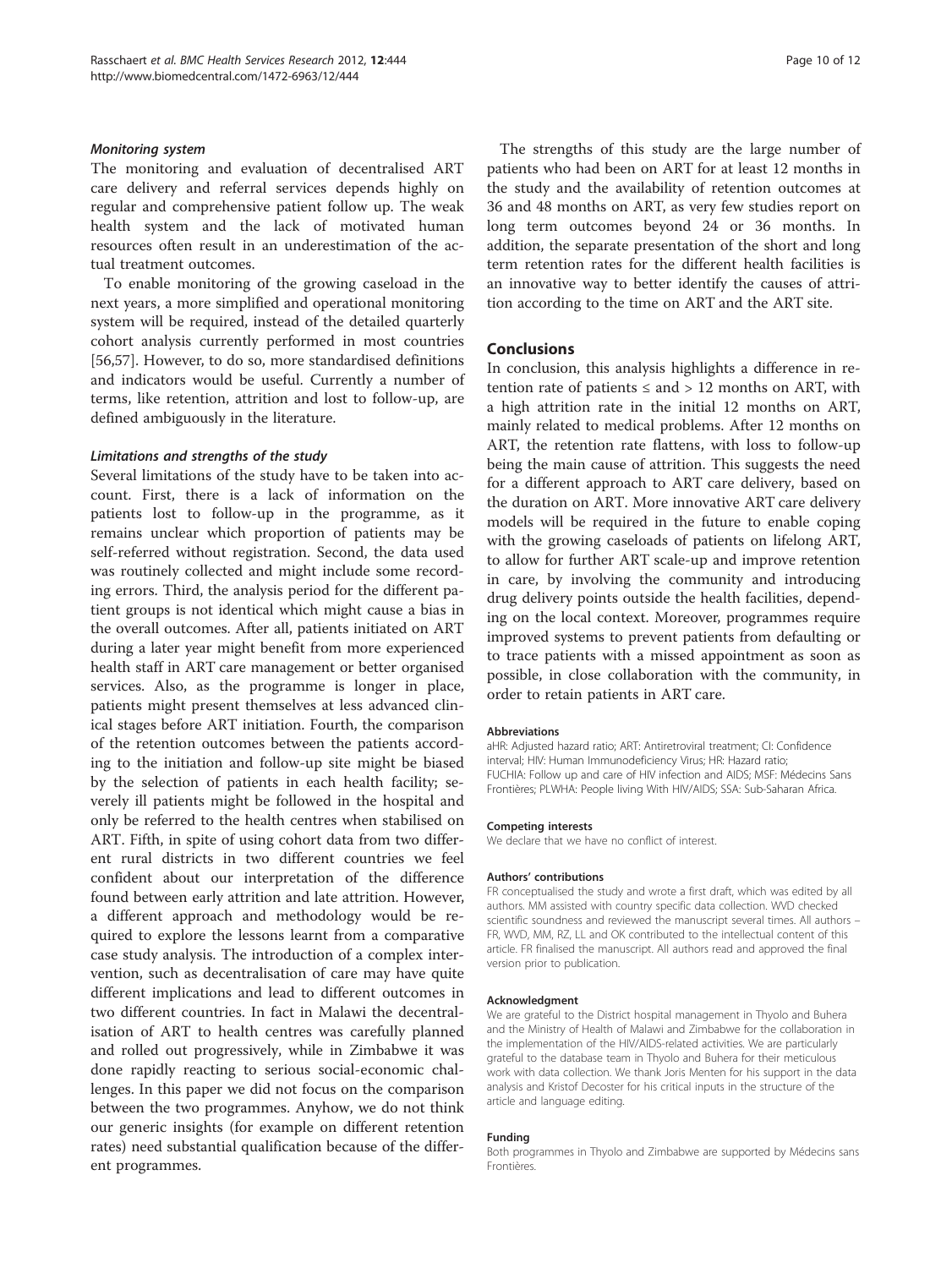#### <span id="page-10-0"></span>Author details

<sup>1</sup>Institute of Tropical Medicine, Nationale straat 155, Antwerpen 2000, Belgium. <sup>2</sup>Médecins Sans Frontières, Operational Centre Brussels, Brussels, Belgium.

Received: 6 February 2012 Accepted: 25 November 2012 Published: 5 December 2012

#### References

- 1. Towards universal access, Scaling up priority HIV/AIDS interventions in the health sector, Progess report 2009. Geneva: World Health Organisation; 2009.
- 2. Van Damme W, Kober K, Laga M: The real challenges for scaling up ART in sub-Saharan Africa. AIDS 2006, 20(5):653–656.
- 3. Lowrance DW, Makombe S, Harries AD, Shiraishi RW, Hochgesang M, Aberle-Grasse J, et al: A public health approach to rapid scale-up of antiretroviral treatment in Malawi during 2004-2006. J Acquir Immune Defic Syndr 2008, 49(3):287–293.
- 4. A public health approach towards antiretroviral treatment: overcoming constraints. Geneva: World Health Organisation; 2003.
- 5. Van Damme W, Kegels G: Health system strengthening and scaling up antiretroviral therapy: the need for context-specific delivery models: comment on Schneider et al. Reprod Health Matters 2006, 14(27):24–26.
- 6. Fox MP, Rosen S: Patient retention in antiretroviral therapy programs up to three years on treatment in sub-Saharan Africa, 2007–2009: systematic review. Trop Med Int Health 2010, 15(Suppl 1):1-15.
- 7. Rosen S, Fox MP, Gill C: Patient retention in antiretroviral therapy programs in sub-Saharan Africa: a systematic review. PLoS Med 2007, 4(10):e298.
- 8. Braitstein P, Brinkhof MW, Dabis F, Schechter M, Boulle A, Miotti P, et al: Mortality of HIV-1-infected patients in the first year of antiretroviral therapy: comparison between low-income and high-income countries. Lancet 2006, 367(9513):817–824.
- 9. Boulle A, Bock P, Osler M, Cohen K, Channing L, Hilderbrand K, et al: Antiretroviral therapy and early mortality in South Africa. Bull World Health Organ 2008, 86(9):678–687.
- 10. Malawi HIV and AIDS Monitoring and evaluation report: 2008–2009. Lilongwe: Office of the Presidence and Cabinet; 2010.
- 11. United Nations General Assembly: Special Session Report on HIV and AIDS follow-up to the Declaration Of Commitment on HIV and AIDS, Zimbabwe Country Report. Reporting period: January 2008 to December 2009. [http://](http://www.unaids.org/en/dataanalysis/monitoringcountryprogress/2010progressreportssubmittedbycountries/zimbabwe_2010_country_progress_report_en.pdf) [www.unaids.org/en/dataanalysis/monitoringcountryprogress/](http://www.unaids.org/en/dataanalysis/monitoringcountryprogress/2010progressreportssubmittedbycountries/zimbabwe_2010_country_progress_report_en.pdf) [2010progressreportssubmittedbycountries/](http://www.unaids.org/en/dataanalysis/monitoringcountryprogress/2010progressreportssubmittedbycountries/zimbabwe_2010_country_progress_report_en.pdf) [zimbabwe\\_2010\\_country\\_progress\\_report\\_en.pdf.](http://www.unaids.org/en/dataanalysis/monitoringcountryprogress/2010progressreportssubmittedbycountries/zimbabwe_2010_country_progress_report_en.pdf)
- 12. Harries AD, Schouten E, Libamba E: Scaling up antiretroviral treatment in resource-poor settings. Lancet 2006, 367:1870–1872.
- Patient monitoring guidelines for HIV acre and antiretroviral therapy. Geneva: World Health Organisation; 2006.
- 14. Egger M, Spycher BD, Sidle J, Weigel R, Geng EH, Fox MP, et al: Correcting mortality for loss to follow-Up: a nomogram applied to antiretroviral treatment programmes in Sub- Saharan Africa. PloSMed 2011, 8(1):e1000390. [http://www.iedea-sa.org/index.php?id=2785.](http://www.iedea-sa.org/index.php?id=2785)
- 15. Cohen R, Lynch S, Bygrave H, Eggers E, Vlahakis N, Hilderbrand K, et al: Antiretroviral treatment outcomes from a nurse-driven, communitysupported HIV/AIDS treatment programme in rural Lesotho: observational cohort assessment at two years. J Int AIDS Soc 2009, 12(1):23.
- 16. Ferradini L, Jeannin A, Pinoges L, Izopet J, Odhiambo D, Mankhambo L, et al: Scaling up of highly active antiretroviral therapy in a rural district of Malawi: an effectiveness assessment. Lancet 2006, 367(9519):1335–1342.
- 17. Ekouevi D, Balestre E, Ba-Gomis F, Eholie SP, Maiga M, Amani-Bosse C, et al: Low retention of HIV-infected patients on antiretroviral therapy in 11 clinical centres in West Africa. Trop Med Int Health 2010, 15(Suppl 1):34–42.
- 18. Bussmann H, Wester CW, Ndwapi N, Grundmann N, Gaolathe T, Puvimanasinghe J, et al: Five-year outcomes of initial patients treated in Botswana's national antiretroviral treatment program. AIDS 2008, 22(17):2303–2311.
- 19. Brinkhof MW, Pujades-Rodriguez M, Egger M: Mortality of patients lost to follow-up in antiretroviral treatment programmes in resource-limited settings: systematic review and meta-analysis. PLoS One 2009, 4(6):e5790.
- 20. Dalal RP, Macphail C, Mqhayi M, Wing J, Feldman C, Chersich MF, et al: Characteristics and outcomes of adult patients lost to follow-up at an antiretroviral treatment clinic in Johannesburg, South Africa. J Acquir Immune DeficSyndr 2008, 47(1):101–107.
- 21. Yu JK, Chen SC, Wang KY, Chang CS, Makombe SD, Schouten EJ, et al: True outcomes for patients on antiretroviral therapy who are "lost to follow-up" in Malawi. Bull World Health Organ 2007, 85(7):550–554.
- 22. McGuire M, Munyenyembe T, Szumilin E, Heinzelmann A, Le Paih M, Bouithy N, et al: Vital status of pre-ART and ART patients defaulting from care in rural Malawi. Trop Med Int Health 2010, 15(Suppl 1):55-62.
- 23. Bisson GP, Gaolathe T, Gross R, Rollins C, Bellamy S, Mogorosi M, et al: Overestimates of survival after HAART: implications for global scale-up efforts. PLoS One 2008, 3(3):e1725.
- 24. Geng EH, Bangsberg DR, Musinguzi N, Emenyonu N, Bwana MB, Yiannoutsos CT, et al: Understanding reasons for and outcomes of patients lost to follow-up in antiretroviral therapy programs in Africa through a sampling-based approach. J Acquir Immune Defic Syndr 2010, 53(3):405–411.
- 25. Tweya H, Gareta D, Chagwera F, Ben-Smith A, Mwenyemasi J, Chputula F, et al: Early active follow up of patients on antiretroviral therapy (ART) who are lost to follow up: the 'Back-to-Care'- project in Lilongwe, Malawi. Trop Med Int Health 2010, 15(Suppl 1):82–89.
- 26. Zachariah R, Harries AD, Manzi M, Gomani P, Teck R, Phillips M, et al: Acceptance of anti-retroviral therapy among patients infected with HIV and tuberculosis in rural Malawi is low and associated with cost of transport. PLoS One 2006, 1:e121.
- 27. Posse M, Meheus F, van Asten H, van der Ven A, Baltussen R: Barriers to access to antiretroviral treatment in developing countries: a review. Trop Med Int Health 2010, 15(Suppl 1):904–913.
- 28. Hardon AP, Akurut D, Comoro C, Ekezie C, Irunde HF, Gerrits T, et al: Hunger, waiting time and transport costs: time to confront challenges to ART adherence in Africa. AIDS Care 2007, 19(5):658–665.
- 29. Massaquoi M, Zachariah R, Manzi M, Pasulani O, Misindi D, Mwagomba B, et al: Patient retention and attrition on antiretroviral treatment at district level in rural Malawi. Trans R Soc Trop Med Hyg 2009, 103(6):594–600.
- 30. Shumbusho F, van Griensven J, Lowrance D, Turate I, Weaver MA, Price J, et al: Task shifting for scale-up of HIV care: evaluation of nurse-centered antiretroviral treatment at rural health centers in Rwanda. PLoS Med 2009, 6(10):e1000163.
- 31. Chan AK, Mateyu G, Jahn A, Schouten E, Arora P, Mlotha W, et al: Outcome assessment of decentralization of antiretroviral therapy provision in a rural district of Malawi using an integrated primary care model. Trop Med Int Health 2010, 15(Suppl 1):90–97.
- 32. Stringer JS, Zulu I, Levy J, Stringer EM, Mwango A, Chi BH, et al: Rapid scale-up of antiretroviral therapy at primary care sites in Zambia: feasibility and early outcomes. JAMA 2006, 296(7):782–793.
- 33. Callaghan M, Ford N, Schneider H: A systematic review of task-shifting for HIV treatment and care in Africa. Hum Resour Health 2010, 8:8.
- Bekker LG, Myer L, Orrell C, Lawn S, Wood R: Rapid scale-up of a community-based HIV treatment service: programme performance over 3 consecutive years in Guguletu, South Africa. S Afr Med J 2006, 96(4):315–320.
- 35. Elema R, Mills C, Yun O, Lokuge K, Ssonko C, Nyirongo N, et al: Outcomes of a remote, decentralized health center-based HIV/AIDS antiretroviral program in Zambia, 2003 to 2007. J Int Assoc Physicians AIDS Care 2009, 8(1):60–67.
- 36. Tassie JM, Baijal P, Vitoria MA, Alisalad A, Crowley SP, Souteyrand Y: Trends in retention on antiretroviral therapy in national programs in Low-income and middle-income countries. J Acquir Immune Defic Syndr 2009, 51(Suppl 1):S1–S3.
- 37. Lawn SD, Myer L, Orrell C, Bekker LG, Wood R: Early mortality among adults accessing a community-based antiretroviral service in South Africa: implications for programme design. AIDS 2005, 19(18):2141–2148.
- 38. Lawn SD, Harries AD, Wood R: Strategies to reduce early morbidity and mortality in adults receiving antiretroviral therapy in resource-limited settings. Curr Opin HIV AIDS 2010, 5(1):18–26.
- 39. Harries AD, Zachariah R, Lawn S, Rosen S: Strategies to improve patient retention on antiretroviral therapy in sub-Saharan Africa. Trop Med Int Health 2010, 15(Suppl 1):70–75.